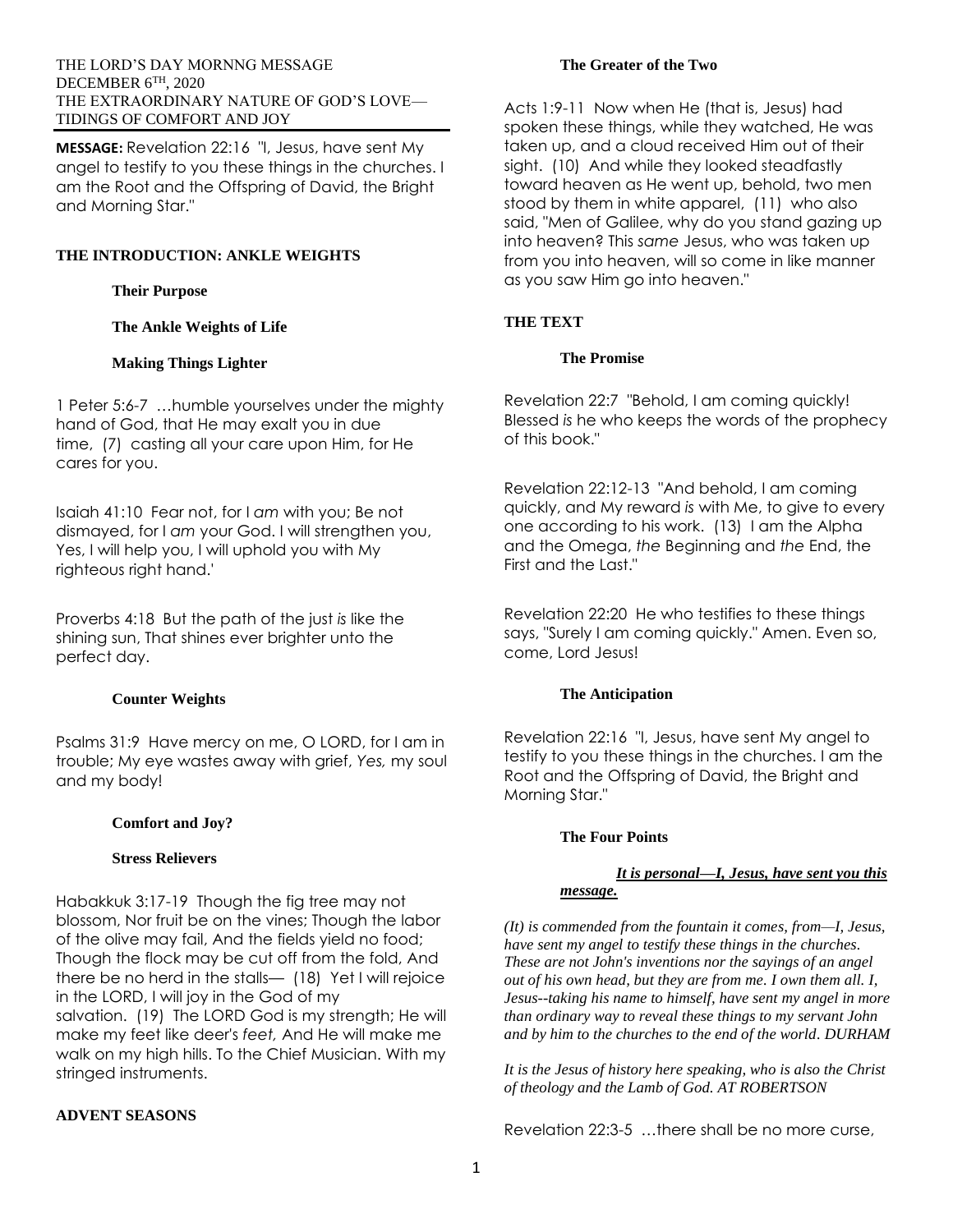but the throne of God and of the Lamb shall be in it, and His servants shall serve Him. (4) They shall see His face, and His name *shall be* on their foreheads. (5) There shall be no night there: They need no lamp nor light of the sun, for the Lord God gives them light. And they shall reign forever and ever.

Revelation 22:15 …outside *are* dogs and sorcerers and sexually immoral and murderers and idolaters, and whoever loves and practices a lie.

Psalms 43:3-5 Oh, send out Your light and Your truth! Let them lead me; Let them bring me to Your holy hill And to Your tabernacle. (4) Then I will go to the altar of God, To God my exceeding joy; And on the harp I will praise You, O God, my God. (5) Why are you cast down, O my soul? And why are you disquieted within me? Hope in God; For I shall yet praise Him, The help of my countenance and my God.

# *It is formally attested to.*

Luke 2:10-14 "Do not be afraid, for behold, I bring you good tidings of great joy which will be to all people. (11) For there is born to you this day in the city of David a Savior, who is Christ the Lord. (12) And this *will be* the sign to you: You will find a Babe wrapped in swaddling cloths, lying in a manger." (13) And suddenly there was with the angel a multitude of the heavenly host praising God and saying: (14) "Glory to God in the highest, And on earth peace, goodwill toward men!"

Fear not then, said the Angel Let nothing you affright This day is born a Savior Of a pure Virgin bright To free all those who trust in Him From Satan's pow'r and might Oh tidings of comfort and joy Comfort and joy Oh tidings of comfort and joy

1 Thessalonians 4:14-18 For if we believe that Jesus died and rose again, even so God will bring with Him those who sleep in Jesus. (15) For this we say to you by the word of the Lord, that we who are alive *and* remain until the coming of the Lord will by no means precede those who are asleep. (16) For the Lord Himself will descend from heaven with a shout, with the voice of an archangel, and with the trumpet of God. And the dead in Christ will rise first. (17) Then we who are alive *and* remain shall be caught up together with them in the clouds to

meet the Lord in the air. And thus we shall always be with the Lord. (18) Therefore comfort one another with these words.

God rest ye merry gentlemen Let nothing you dismay Remember Christ our Savior Will come another day To gather all His saints above Where they will ever stay Oh tidings of comfort and joy Comfort and joy Oh tidings of comfort and joy

Luke 2:16 …they came with haste and found Mary and Joseph, and the Babe lying in a manger.

Luke 2:20 …glorifying and praising God for all the things that they had heard and seen, as it was told

## *I am the Root and the Offspring of David.*

Isaiah 11:1 And there shall come forth a rod out of the stem of Jesse, and a Branch shall grow out of his roots:

Isaiah 11:10 And in that day there shall be a root of Jesse, which shall stand for an ensign of the people; to it shall the Gentiles seek: and his rest shall be glorious.

Romans 1:3-4 …Lord, …was made of the seed of David according to the flesh; (4) And (was) declared *to be* the Son of God with power, according to the spirit of holiness, by the resurrection from the dead…

### *He is the Bright and Morning Star.*

John 1:4-9 In Him was life, and the life was the light of men. (5) And the light shines in the darkness, and the darkness did not comprehend it. (6) There was a man sent from God, whose name *was* John. (7) This man came for a witness, to bear witness of the Light, that all through him might believe. (8) He was not that Light, but *was sent* to bear witness of that Light. (9) That was the true Light which gives light to every man coming into the world.

Revelation 22:4-5 They shall see His face, and His name *shall be* on their foreheads. (5) There shall be no night there: They need no lamp nor light of the sun, for the Lord God gives them light. And they